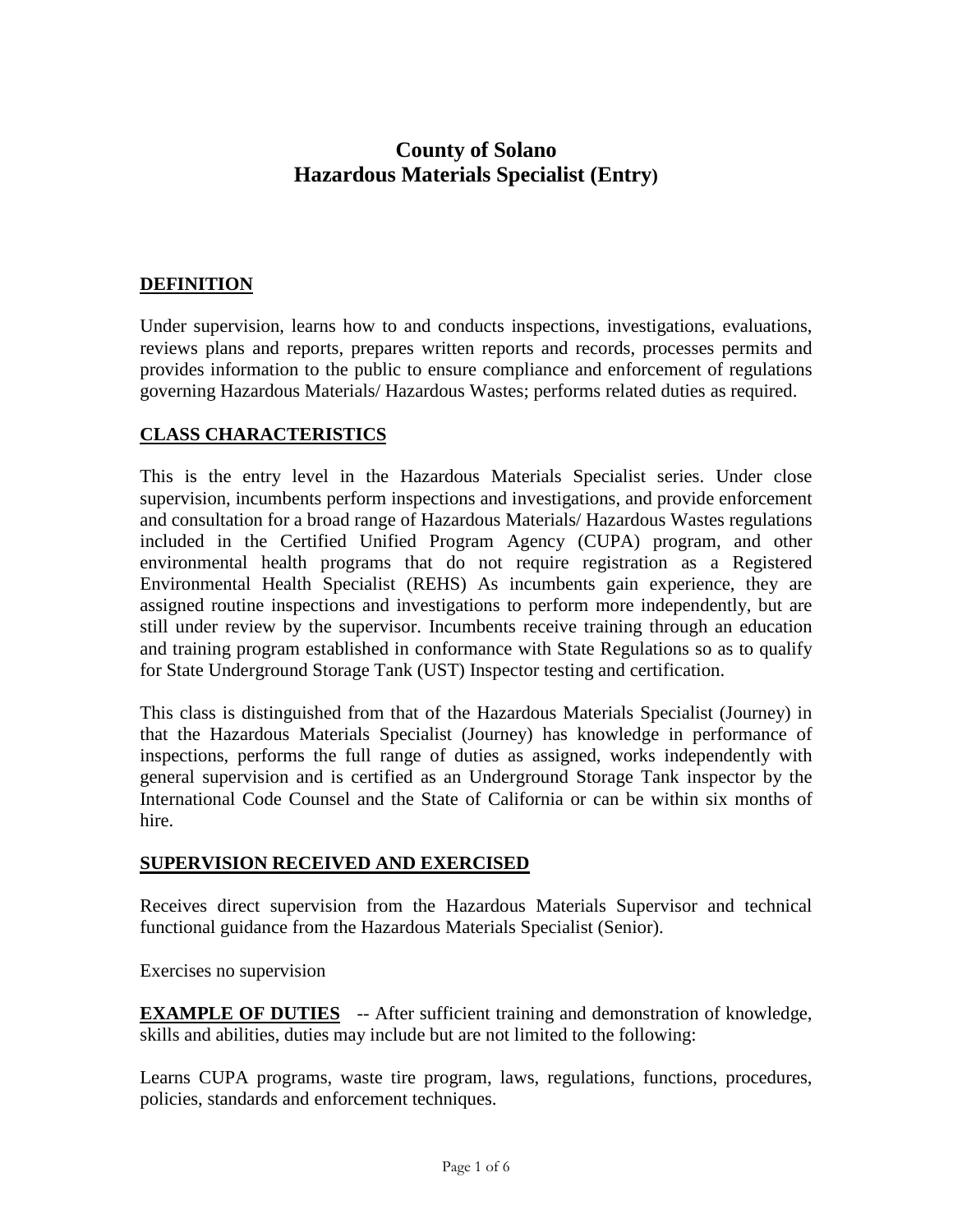With oversight or assistance, performs legally mandated CUPA program field activities and other activities required for hazardous materials, hazardous waste, and environmental health programs. Enforce codes by giving notices of violation and recommendations for corrective action

With oversight or assistance, reviews and approve business' hazardous materials emergency response plans, conducts compliance inspections of facilities, provides training to owners and operators.

With oversight or assistance, inspects hazardous waste facilities for contingency plans and employee training and conducts compliance inspections of facilities for proper storage, disposal, treatment, handling, and records - keeping. Assist in the permitting and inspection of Tiered Treatment units. Assist in the coordination of inspections with the State Department of Toxic Substance Control (DTSC), Cal-EPA, and US-EPA as required.

Reviews and approves engineering plans and specifications for compliance with health and safety codes and regulations pertaining to underground storage tank systems with oversight or assistance from more senior staff; makes recommendations for changes to assure compliance and/or to improve the design.

Assists in reviewing and approving RMP documents, inspecting RMP facilities, and coordinating with State Office of Emergency Services (OES) and US-EPA for joint inspections.

May Assist in emergency response support to public safety agencies. Includes identification and proper use of personal protective equipment such as self contained breathing apparatus and protective clothing and an understanding of the Unified Incident Command structure. Assists with response to hazardous materials, radiological, biological, and terrorist incidents and assists in conducting analysis of unknown substances to determine their possible affect on human health and safety and to the environment. Becomes proficient with technical equipment used to monitor and detect hazardous materials/waste.

With oversight or assistance, inspects Spill Control and Countermeasure Plans (SPCC) and facilities to ensure proper planning, preparation, training, and response to incidents involving petroleum products stored in aboveground tanks.

With oversight or assistance inspects construction sites of borings, monitoring wells, and monitoring well destruction through the finished phase.

With oversight or assistance investigates complaints filed by the public involving hazardous materials, hazardous wastes, and/or waste tires, including but not limited to, improper management and storage, improper disposal, and, odor. Use appropriate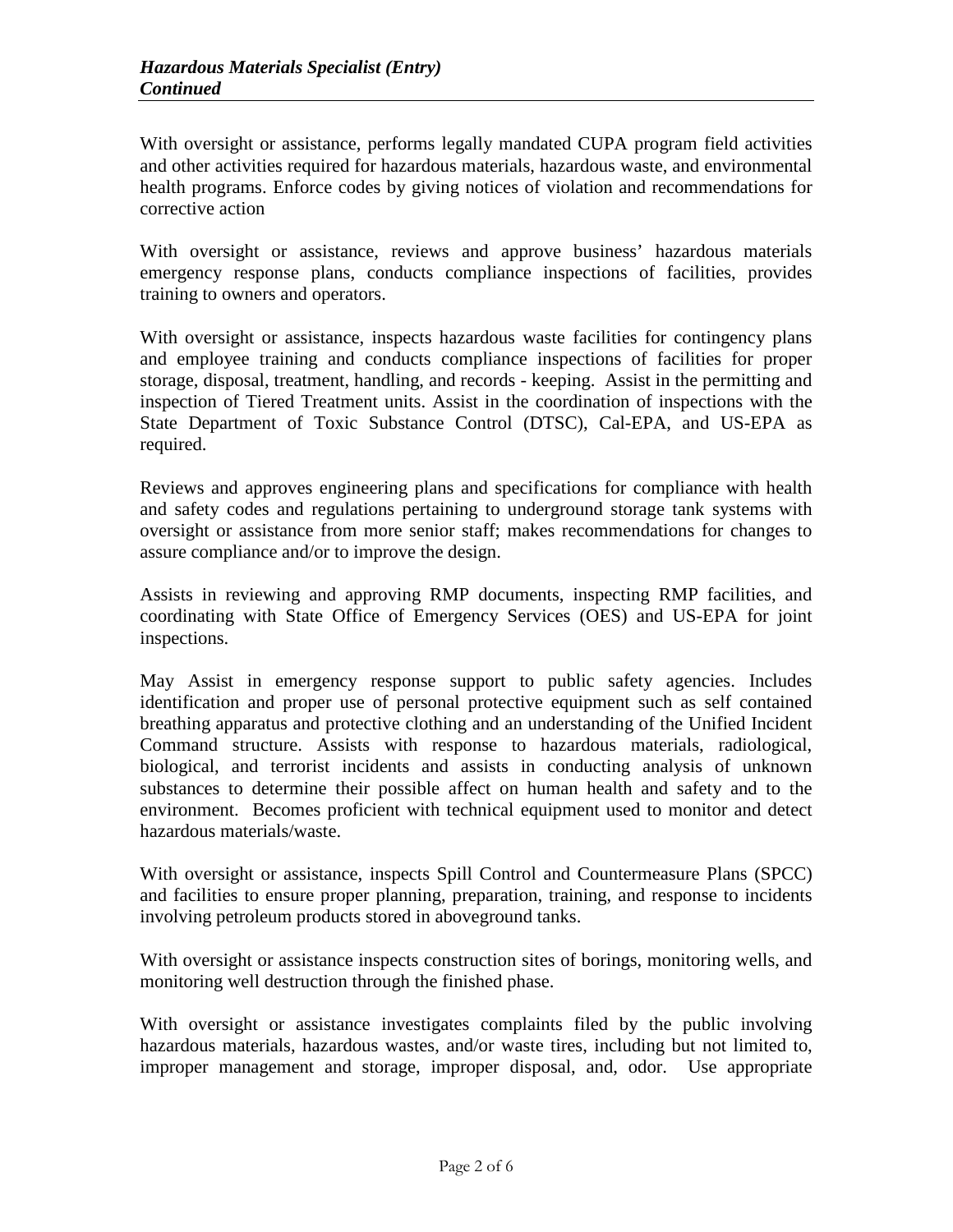investigation techniques in response to complaints, including performing surveys and interviews, and coordination with other departments or agencies.

May collect samples of hazardous materials/hazardous wastes, soils, water, and other materials for laboratory analysis; interpret results.

May assist more experienced staff in complex investigations or in giving public presentations.

Assists in coordination with Federal, State, local agencies, and special districts to protect public health and assist in the proper management of hazardous materials and hazardous wastes.

May provide information and consultations concerning hazardous materials and hazardous wastes management requirements to the public after training is completed; provides written reports, letters and other correspondence

Provides information for the preparation of billing statements and collects fees in specialized circumstances

Obtains and maintains professional knowledge in applicable areas and keeps abreast of changes in job related rules, statutes, laws, and regulations; reads and interprets professional literature, attends training programs, workshops, and seminars as appropriate.

Performs related administrative tasks; prepares and writes required reports; obtains required training.

# **JOB RELATED ESSENTIAL QUALIFICATIONS**

#### **KNOWLEDGE OF:**

Basic principles of chemical, biological, physical, and environmental sciences that may include toxicology, organic chemistry, geology, hydrology, physics, and engineering.

### **SKILLS TO:**

Develop expertise using specialized investigative tools, such as, HazCat chemical classifier kit, photo ionizing detector, combustible gas meter, colorimetric air sampling tubes, Global Positioning System (GPS), chemical concentration test strips, chemical concentration test kits, digital cameras, Coliwasa sampling tubes, bailers, and related tools.

Operate office equipment including a personal computer, telephone, voice mail system, copy and fax machines and printers.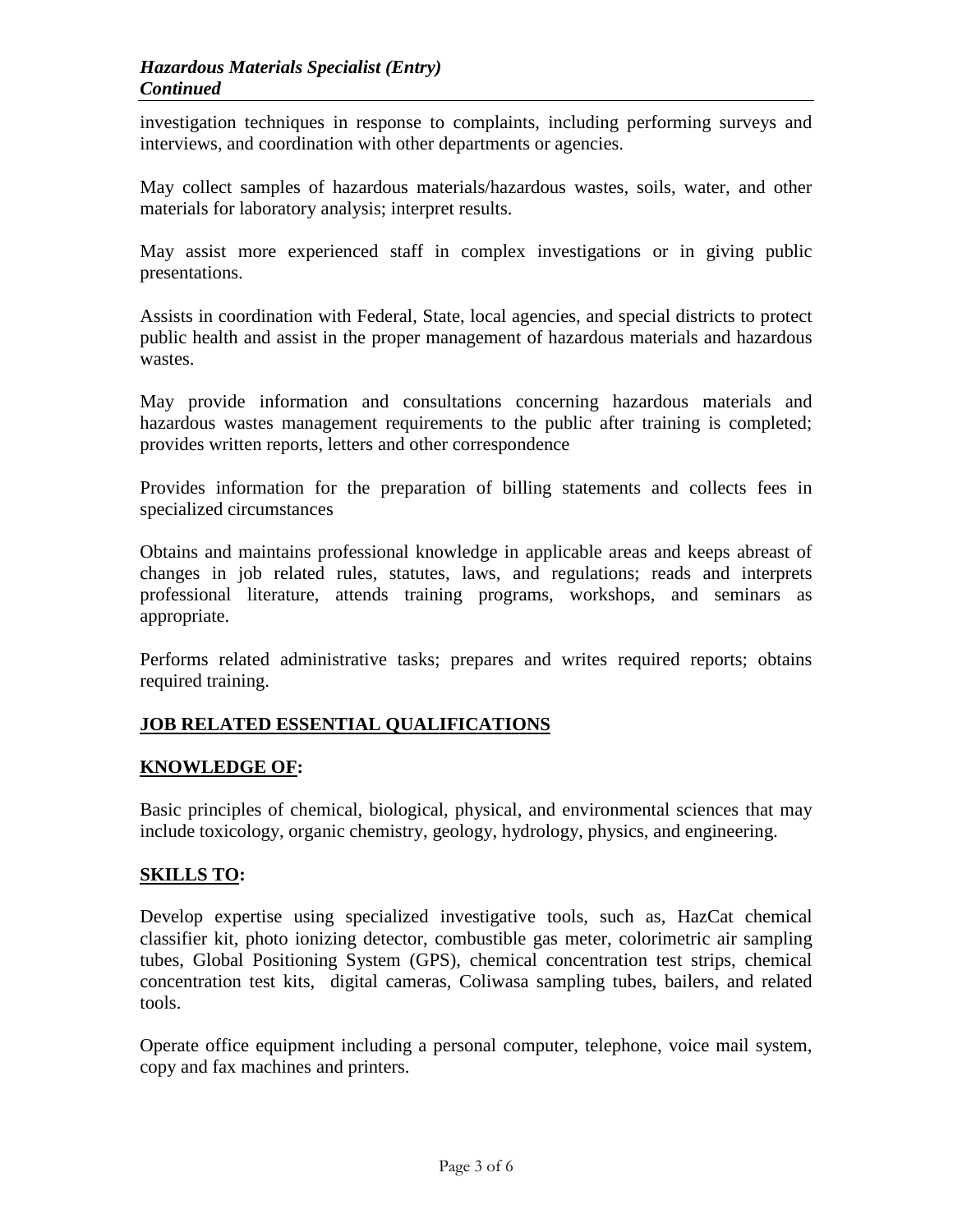Drive a motor vehicle.

### **ABILITY TO:**

Establish and maintain effective working relationships with staff, other departments, general public, and others contacted in the course of work: demonstrated tact, diplomacy, and patience.

Communicate scientific, technical and procedural information clearly and effectively both verbally and in writing with all levels of employees and the general public; speak effectively before large formal and informal groups; prepare and present clear and concise narrative reports.

Maintain records and prepare, clear, concise and complete inspection reports; write other documents that general correspondence and technical reports.

Evaluate conditions and situations that may indicate violations of the California Health and Safety Code and associated regulations and respond accordingly.

Read, interpret, and apply laws and regulations regarding the management of hazardous materials and hazardous wastes.

Read and interpret plans and specifications accurately and compare them with actual construction in progress. Interpret engineering drawings and blueprint specifications and cuts sheets for compliance with Hazardous Materials/Environmental Health and Safety requirements.

Collect samples for laboratory analysis and interpret the results

Prioritize and coordinate assignments, duties, and projects; solve problems independently; negotiate solutions.

Work in various environmental conditions including inclimate weather, remote locations, and under stressful emergency conditions.

### **EXPERIENCE AND EDUCATION/TRAINING**

#### **EXPERIENCE:**

No experience required.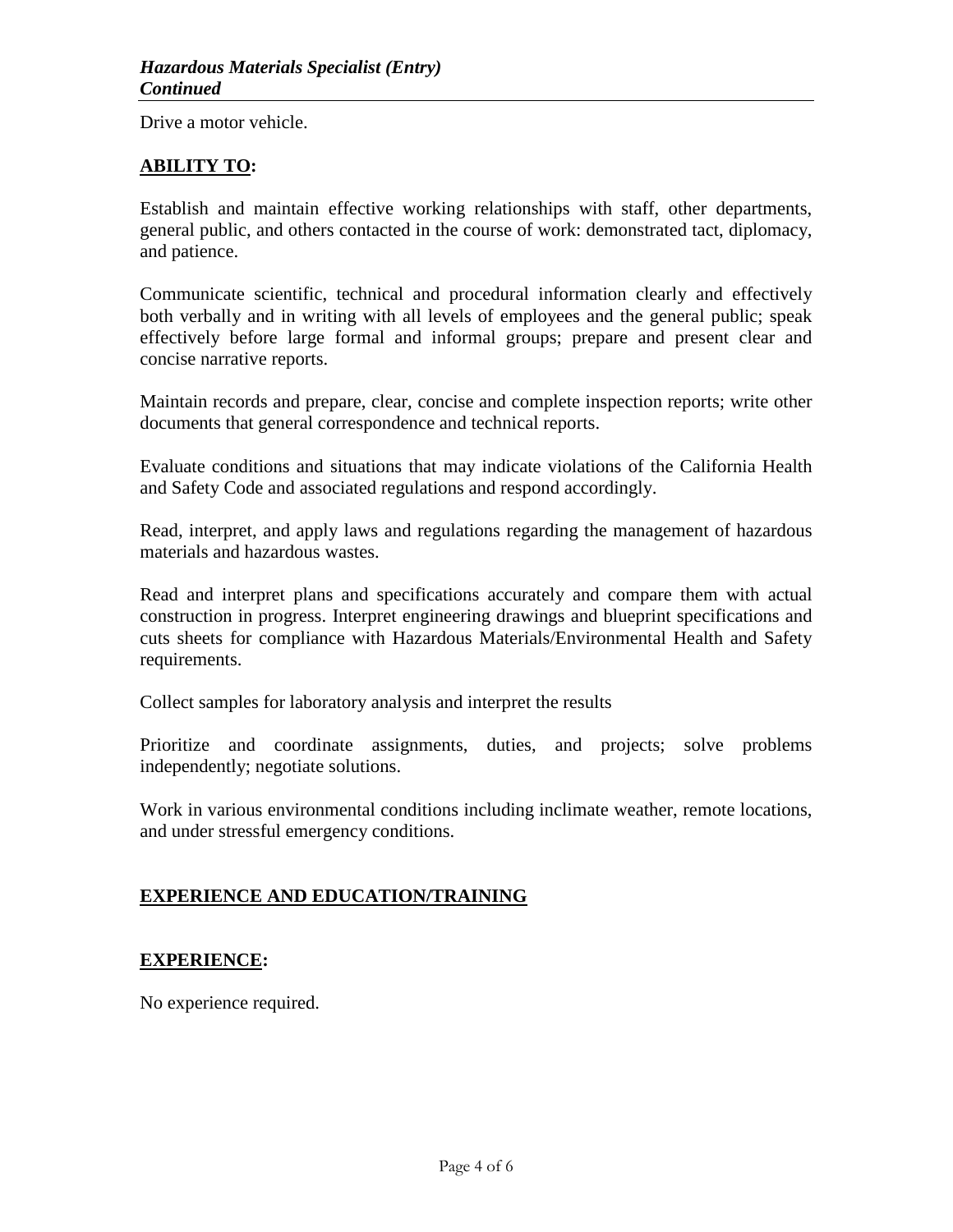### **EDUCATION/TRAINING:**

Must meet the educational requirements of Title 27, CCR, Section  $15260(a)(3)(A)(ii)$ which requires a Bachelors degree from an accredited four-year college or university with major course work in biology, microbiology, chemistry, chemical engineering, physics, physical science, environmental science, geology or soil science, environmental health, environmental or sanitary engineering, toxicology, industrial hygiene, hazardous materials management, fire science, or fire technology.

### **SPECIAL REQUIREMENTS**

Must meet the requirements of Section 15260 (d)(3)(B) of Title 27 of the California Code of Regulations, which requires a minimum of 100 hours of training or experience in regulatory enforcement techniques within six months of being hired.

Must obtain required health and safety training as per Title 8, California Code of Regulations, Section 5192, during the probationary period.

Must be a Certified Underground Storage Tank (UST) Inspector or have the ability to become a Certified UST Inspector by passing the International Code Council UST Inspector Certification test and demonstrate knowledge, skills, and abilities required to perform at the level of a Hazardous Materials Specialist- Journey within twenty-four months of being hired.

Possession of or ability to obtain a valid Class C California driver's license is required

Must pass a physical exam as condition of hire. May be required to establish a baseline and submit to an annual physical for hazardous materials response, including a spirometry test.

May be required to work weekends, holidays, and after hours including stand-by and oncall.

Candidates will need to successfully pass a post-offer drug screening test prior to employment.

### **SUPPLEMENTAL INFORMATION**

Independent travel is required

Incumbents may be required to wear protective clothing and breathing apparatus where appropriate.